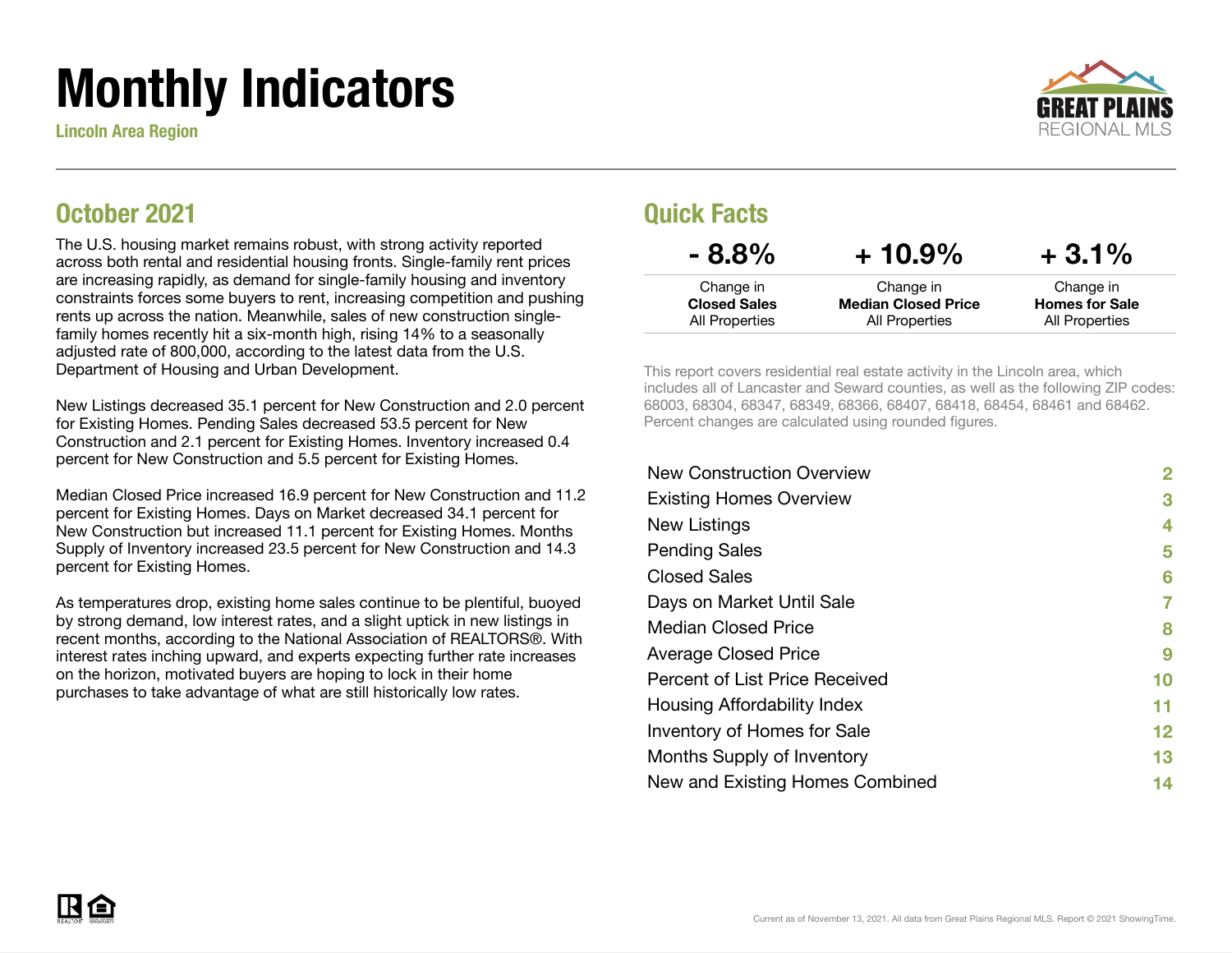### New Construction Overview

Key metrics by report month and for year-to-date (YTD) starting from the first of the year. New Construction properties only.



| <b>Key Metrics</b>                    | <b>Historical Sparkbars</b>                                          | 10-2020   | 10-2021   | % Change | <b>YTD 2020</b> | <b>YTD 2021</b> | % Change |
|---------------------------------------|----------------------------------------------------------------------|-----------|-----------|----------|-----------------|-----------------|----------|
| <b>New Listings</b>                   | 10-2019<br>10-2020<br>$4 - 202$<br>$10 - 202$<br>$4 - 2020$          | 134       | 87        | $-35.1%$ | 1,225           | 960             | $-21.6%$ |
| <b>Pending Sales</b>                  | 10-2020<br>$4 - 2021$<br>10-2021<br>10-2019<br>$4 - 2020$            | 86        | 40        | $-53.5%$ | 805             | 609             | $-24.3%$ |
| <b>Closed Sales</b>                   | $4 - 2020$<br>10-2020<br>10-2019<br>$4 - 2021$<br>$10 - 202$         | 68        | 60        | $-11.8%$ | 649             | 582             | $-10.3%$ |
| Days on Market Until Sale             | $10 - 2019$<br>$4 - 2020$<br>10-2020<br>$4 - 2021$<br>10-2021        | 41        | 27        | $-34.1%$ | 57              | 42              | $-26.3%$ |
| <b>Median Closed Price</b>            | $10 - 2019$<br>$4 - 2020$<br>10-2020<br>10-2021<br>$4 - 2021$        | \$337,245 | \$394,238 | $+16.9%$ | \$326,700       | \$360,060       | $+10.2%$ |
| <b>Average Closed Price</b>           | $10 - 2019$<br>$4 - 2020$<br>$10 - 2020$<br>$4 - 2021$<br>10-2021    | \$339,299 | \$399,760 | $+17.8%$ | \$337,554       | \$372,621       | $+10.4%$ |
| <b>Percent of List Price Received</b> | $10 - 2019$<br>$4 - 2020$<br>10-2020<br>$4 - 2021$<br>10-2021        | 101.3%    | 101.5%    | $+0.2%$  | 100.6%          | 101.3%          | $+0.7%$  |
| <b>Housing Affordability Index</b>    | $4 - 2020$<br>10-2020<br>10-2021<br>10-2019<br>$4 - 2021$            | 125       | 108       | $-13.6%$ | 129             | 118             | $-8.5%$  |
| <b>Inventory of Homes for Sale</b>    | n I<br>$10 - 2019$<br>$4 - 2020$<br>10-2020<br>$4 - 2021$<br>10-2021 | 250       | 251       | $+0.4%$  |                 |                 |          |
| <b>Months Supply of Inventory</b>     | 10-2020<br>10-2019<br>$4 - 2020$<br>$4 - 2021$<br>10-2021            | 3.4       | 4.2       | $+23.5%$ |                 |                 |          |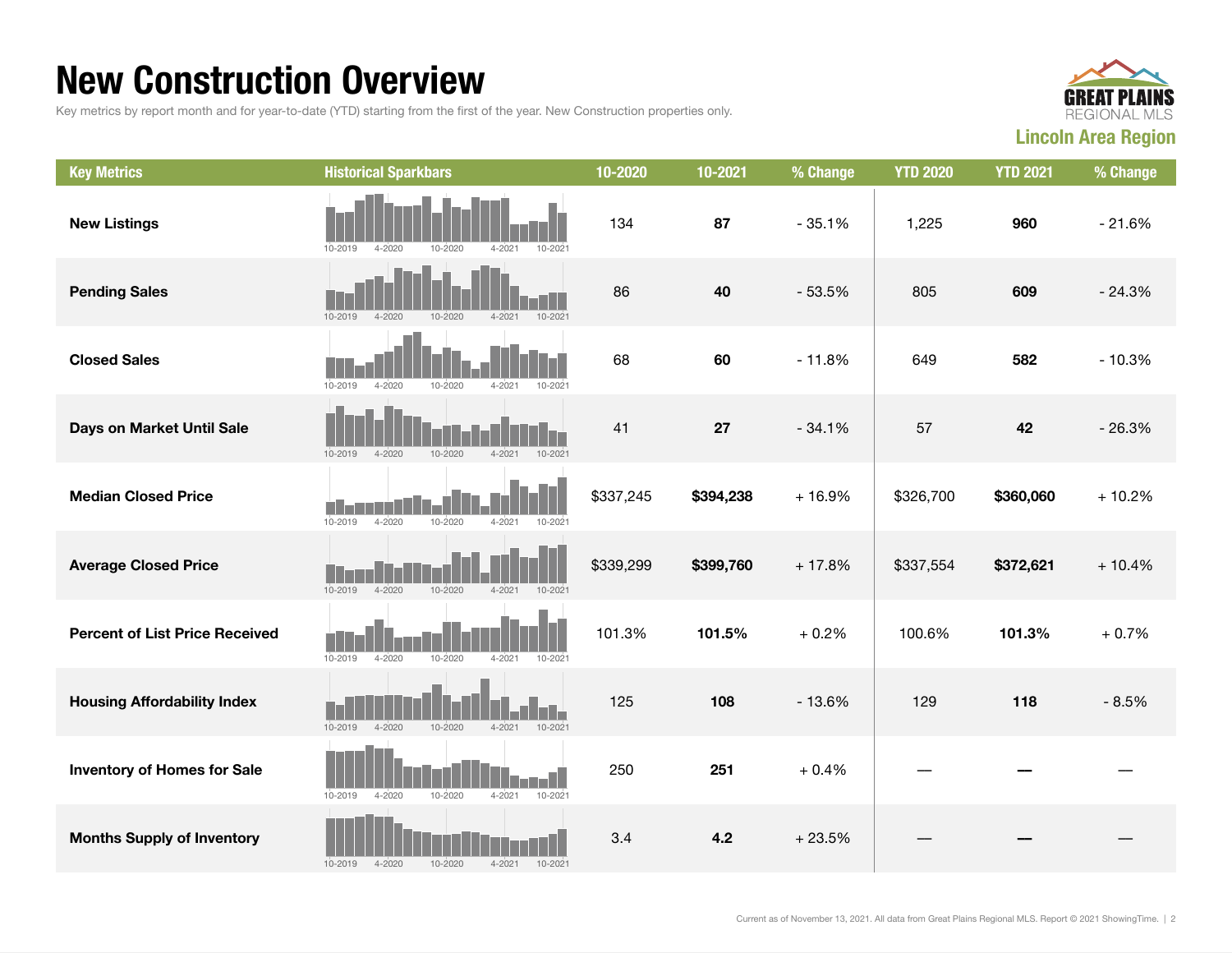## Existing Homes Overview

Key metrics by report month and for year-to-date (YTD) starting from the first of the year. Existing Homes properties only.



| <b>Key Metrics</b>                    | <b>Historical Sparkbars</b>                                           | 10-2020          | 10-2021   | % Change | <b>YTD 2020</b> | <b>YTD 2021</b> | % Change |
|---------------------------------------|-----------------------------------------------------------------------|------------------|-----------|----------|-----------------|-----------------|----------|
| <b>New Listings</b>                   | 10-2020<br>$4 - 2021$<br>10-2019<br>$4 - 2020$<br>10-2021             | 445              | 436       | $-2.0%$  | 4,582           | 4,779           | $+4.3%$  |
| <b>Pending Sales</b>                  | $10 - 2019$<br>$4 - 2020$<br>10-2020<br>$4 - 2021$<br>10-2021         | 388              | 380       | $-2.1%$  | 4,038           | 3,984           | $-1.3%$  |
| <b>Closed Sales</b>                   | 10-2019<br>$4 - 2020$<br>$4 - 2021$<br>10-2021<br>10-2020             | 452              | 414       | $-8.4%$  | 3,776           | 3,804           | $+0.7%$  |
| Days on Market Until Sale             | $4 - 2021$<br>10-2021<br>$10 - 2019$<br>$4 - 2020$<br>10-2020         | $\boldsymbol{9}$ | 10        | $+11.1%$ | 17              | 8               | $-52.9%$ |
| <b>Median Closed Price</b>            | $10 - 2019$<br>$4 - 2020$<br>10-2020<br>$4 - 2021$<br>10-2021         | \$215,750        | \$240,000 | $+11.2%$ | \$206,000       | \$236,000       | $+14.6%$ |
| <b>Average Closed Price</b>           | $10 - 2019$<br>$4 - 2020$<br>$10 - 2020$<br>$4 - 2021$<br>$10 - 2021$ | \$247,860        | \$274,885 | $+10.9%$ | \$236,004       | \$271,020       | $+14.8%$ |
| <b>Percent of List Price Received</b> | $10 - 2019$<br>$4 - 2020$<br>10-2020<br>$4 - 2021$<br>10-2021         | 100.5%           | 100.1%    | $-0.4%$  | 99.8%           | 102.0%          | $+2.2%$  |
| <b>Housing Affordability Index</b>    | $10 - 2019$<br>$4 - 2020$<br>10-2020<br>$4 - 2021$<br>10-2021         | 195              | 177       | $-9.2%$  | 205             | 180             | $-12.2%$ |
| <b>Inventory of Homes for Sale</b>    | 10-2021<br>10-2019<br>$4 - 2020$<br>10-2020<br>$4 - 2021$             | 273              | 288       | $+5.5%$  |                 |                 |          |
| <b>Months Supply of Inventory</b>     | 10-2020<br>$4 - 2021$<br>10-2019<br>$4 - 2020$<br>10-2021             | 0.7              | 0.8       | $+14.3%$ |                 |                 |          |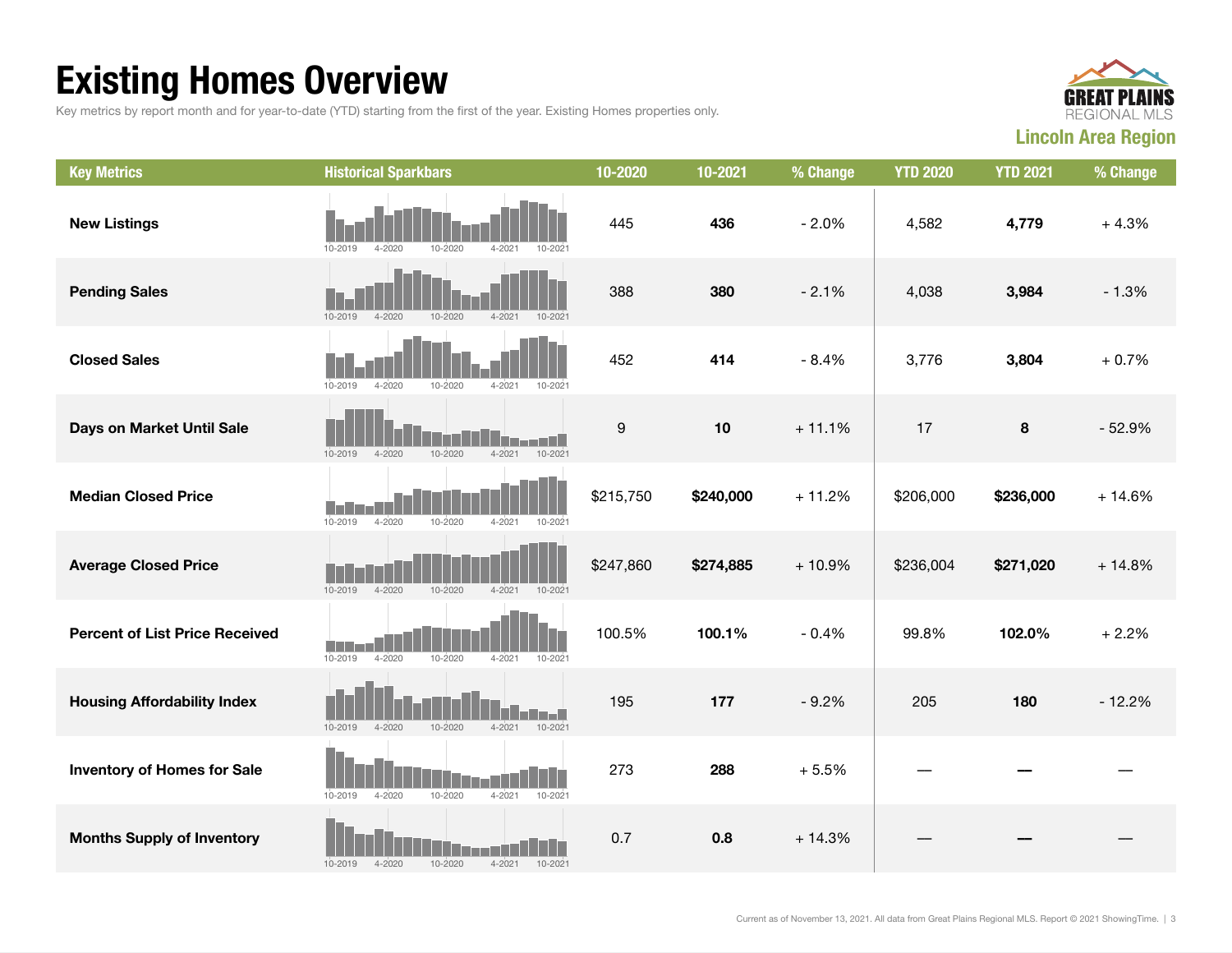### New Listings

A count of the properties that have been newly listed on the market in a given month.





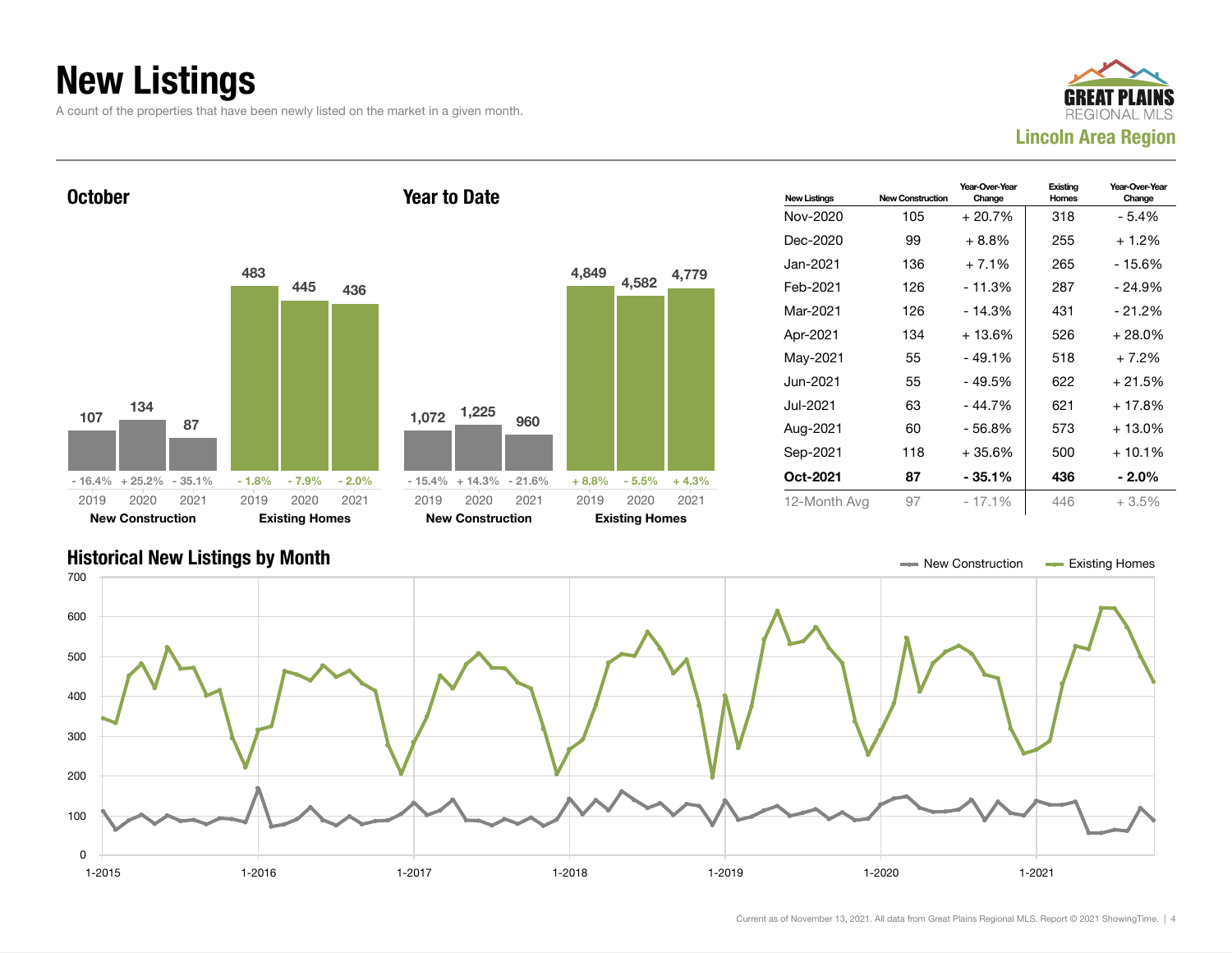### Pending Sales

A count of the properties on which offers have been accepted in a given month.





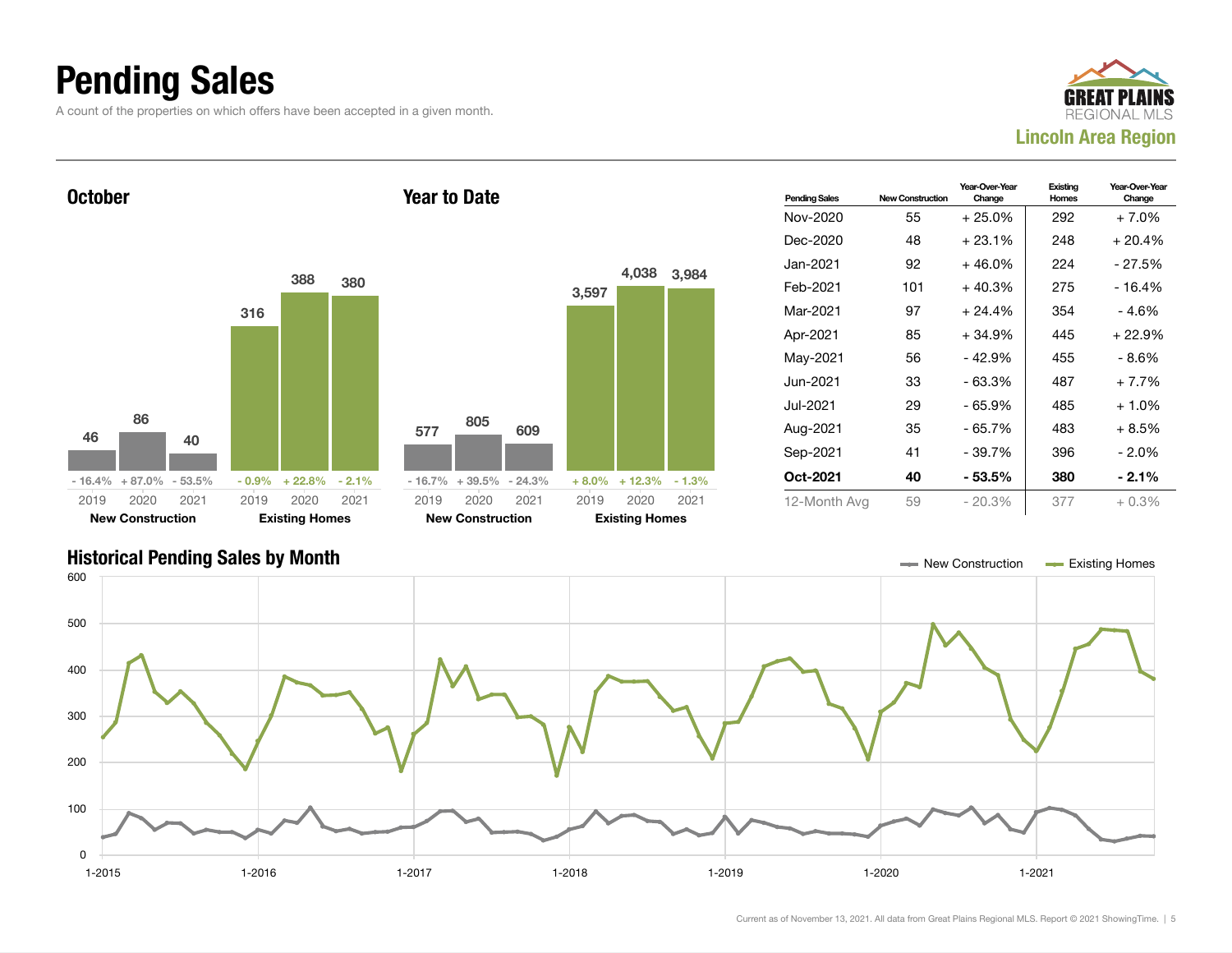### Closed Sales

A count of the actual sales that closed in a given month.





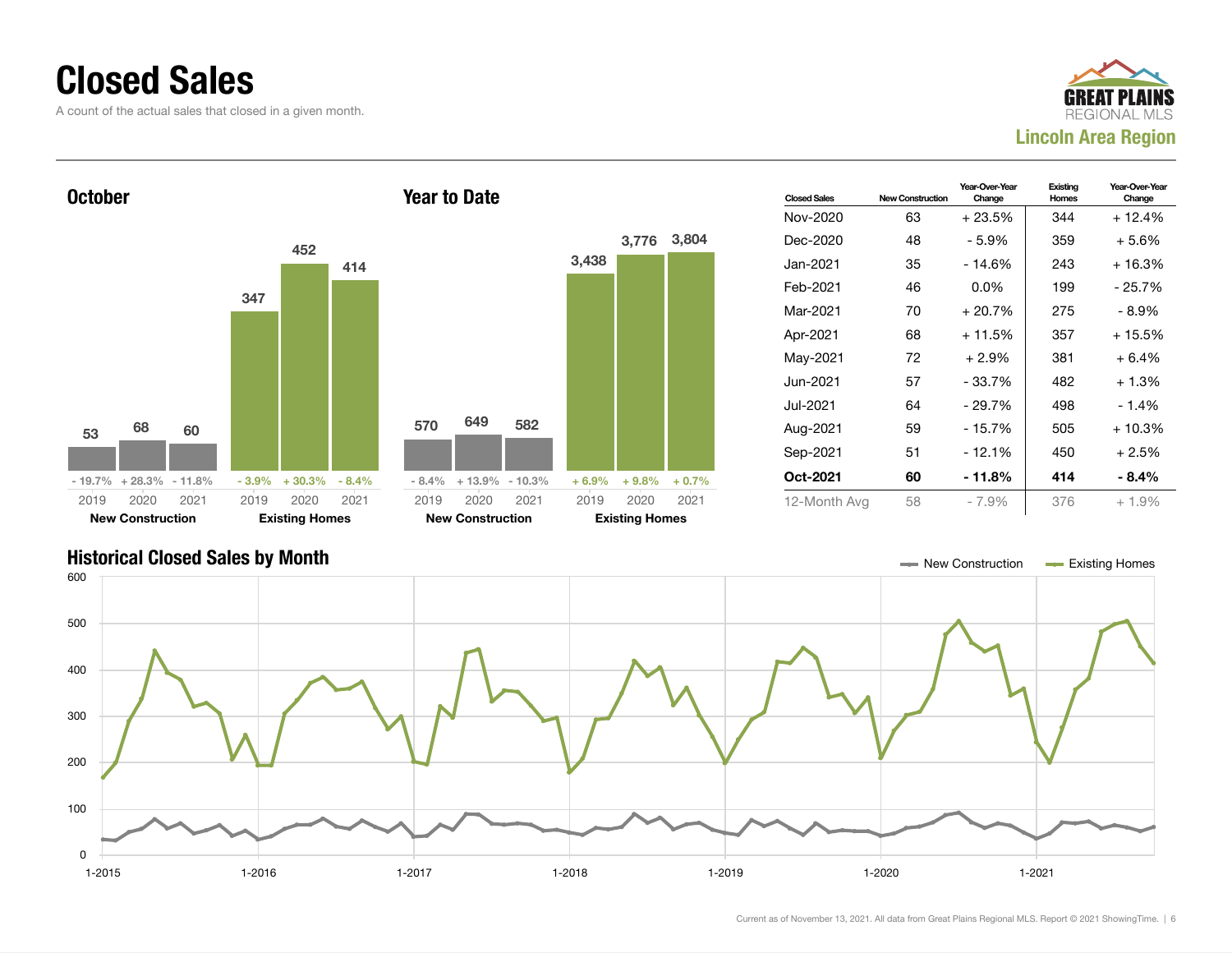### Days on Market Until Sale

Average number of days between when a property is listed and when an offer is accepted in a given month.





| Days on Market | <b>New Construction</b> | Year-Over-Year<br>Change | Existing<br>Homes | Year-Over-Year<br>Change |
|----------------|-------------------------|--------------------------|-------------------|--------------------------|
| Nov-2020       | 42                      | - 46.8%                  | 10                | $-52.4%$                 |
| Dec-2020       | 30                      | - 51.6%                  | 13                | - 55.2%                  |
| Jan-2021       | 42                      | - 30.0%                  | 12                | - 58.6%                  |
| Feb-2021       | 31                      | $-56.3%$                 | 14                | $-51.7%$                 |
| Mar-2021       | 45                      | $-11.8%$                 | 12                | - 58.6%                  |
| Apr-2021       | 58                      | $-26.6%$                 | 9                 | - 57.1%                  |
| May-2021       | 43                      | $-41.1%$                 | 7                 | $-50.0\%$                |
| Jun-2021       | 44                      | $-26.7%$                 | 5                 | $-72.2%$                 |
| Jul-2021       | 39                      | - 31.6%                  | 6                 | - 62.5%                  |
| Aug-2021       | 48                      | $+2.1%$                  | 7                 | $-41.7%$                 |
| Sep-2021       | 33                      | $-2.9%$                  | 8                 | $-27.3%$                 |
| Oct-2021       | 27                      | $-34.1%$                 | 10                | + 11.1%                  |
| 12-Month Avg*  | 41                      | $-30.3%$                 | 9                 | $-51.2%$                 |

### Historical Days on Market Until Sale by Month New York New York New York New York New York New York New York New York New York New York New York New York New York New York New York New York New York New York New York New Y

\* Days on Market for all properties from November 2020 through October 2021. This is not the average of the individual figures above.



17

8

2020 2021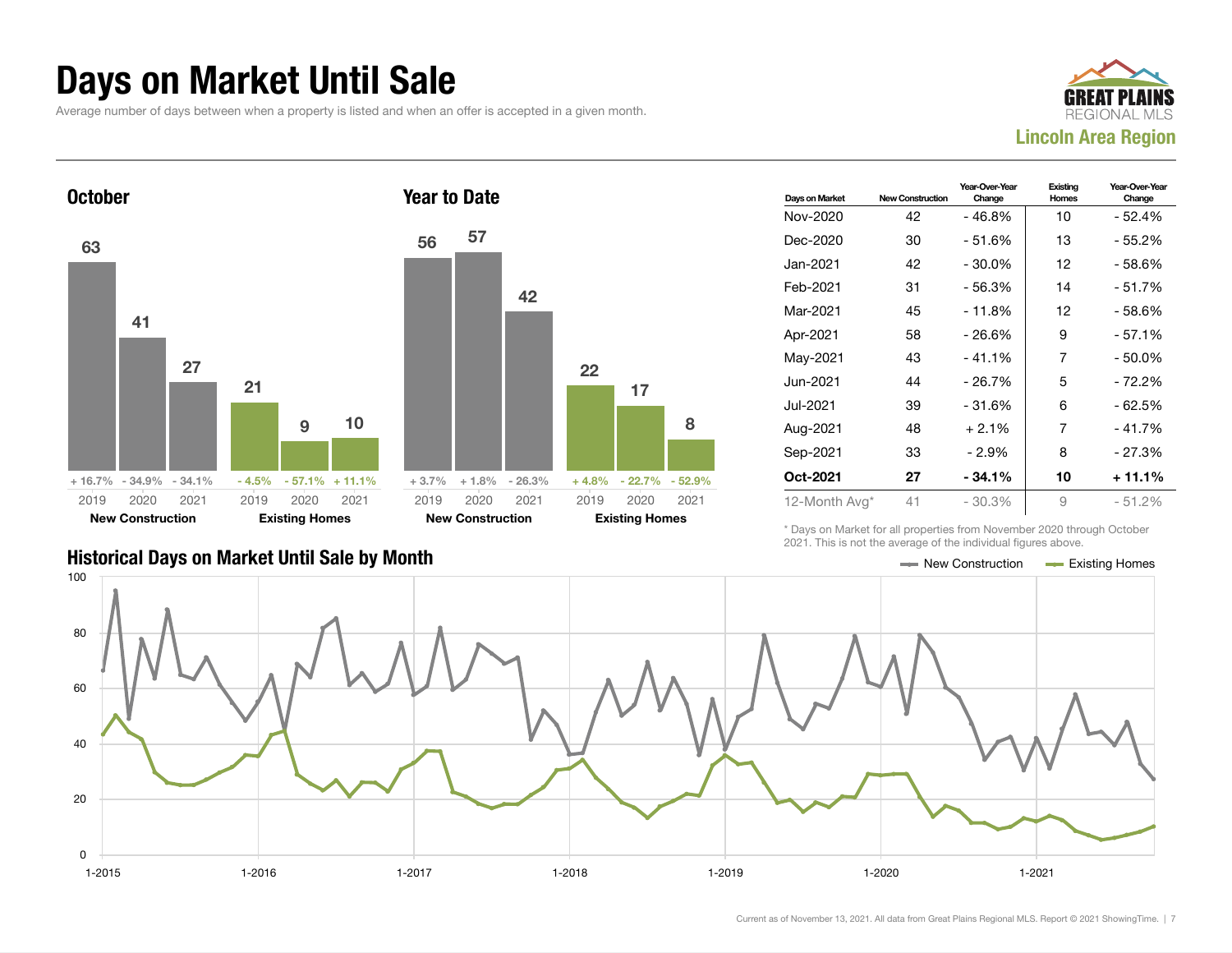### Median Closed Price

Point at which half of the sales sold for more and half sold for less, not accounting for seller concessions, in a given month.

Year to Date



**October** 





| <b>Median Closed Price</b> | <b>New Construction</b> | Year-Over-Year<br>Change | Existing<br>Homes | Year-Over-Year<br>Change |
|----------------------------|-------------------------|--------------------------|-------------------|--------------------------|
| Nov-2020                   | \$360,000               | $+9.4%$                  | \$219,500         | $+20.7%$                 |
| Dec-2020                   | \$347,500               | $+12.1%$                 | \$211,000         | $+11.1%$                 |
| Jan-2021                   | \$340,382               | $+7.1%$                  | \$210,000         | $+13.5%$                 |
| Feb-2021                   | \$307,016               | - 3.5%                   | \$222,000         | $+23.4%$                 |
| Mar-2021                   | \$349,489               | $+8.4%$                  | \$219,500         | + 15.6%                  |
| Apr-2021                   | \$342,311               | $+6.4%$                  | \$235,000         | $+23.7%$                 |
| May-2021                   | \$389,475               | + 19.4%                  | \$230,000         | $+9.5%$                  |
| Jun-2021                   | \$369,900               | $+10.8%$                 | \$242,750         | + 17.3%                  |
| Jul-2021                   | \$347,669               | $+1.7%$                  | \$240,250         | $+8.0\%$                 |
| Aug-2021                   | \$375,000               | + 14.6%                  | \$246,000         | $+14.4%$                 |
| Sep-2021                   | \$369,845               | $+18.5%$                 | \$250,000         | $+16.4%$                 |
| Oct-2021                   | \$394,238               | + 16.9%                  | \$240,000         | + 11.2%                  |
| 12-Month Avg*              | \$358,889               | $+10.0\%$                | \$234,250         | $+14.6\%$                |

Historical Median Closed Price by Month **New York Construction According Closed Price by Month** New Construction According Homes

\* Median Closed Price for all properties from November 2020 through October 2021. This is not the average of the individual figures above.

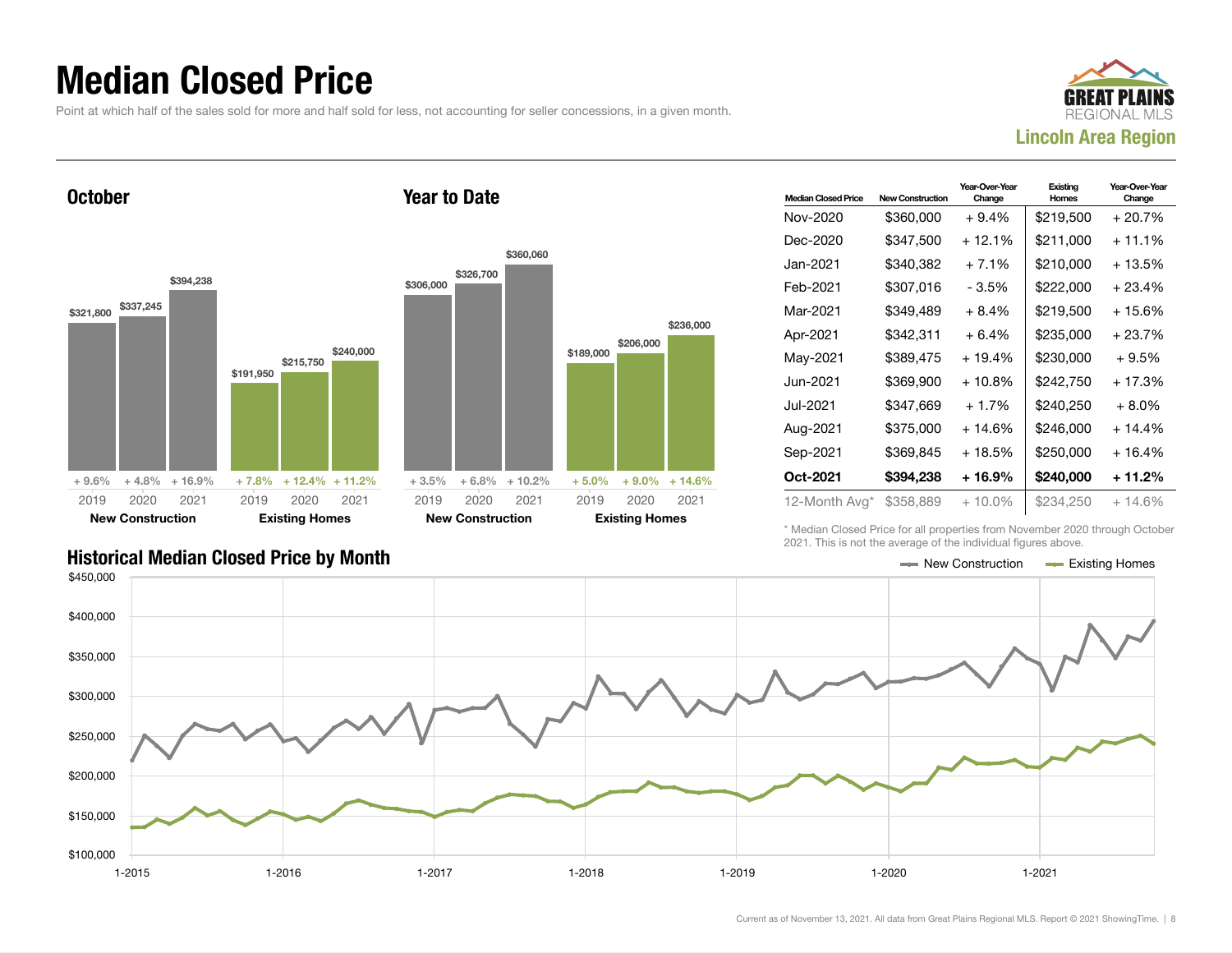### Average Closed Price

Average sales price for all closed sales, not accounting for seller concessions, in a given month.



**October** \$337,552 \$339,299 \$399,760 + 10.6% + 0.5% + 17.8% \$220,811 \$247,860 \$274,885 + 12.0% + 12.2% + 10.9% 2019 New Construction 2020 2021 2019 Existing Homes 2020 2021 Year to Date \$316,427 \$337,554 \$372,621  $+ 2.7\% + 6.7\% + 10.4\%$ \$220,030 \$236,004 \$271,020  $+3.2\%$   $+7.3\%$   $+14.8\%$ 2019 New Construction 2020 2021 2019 Existing Homes 2020 2021

| <b>Average Closed Price</b> | <b>New Construction</b> | Year-Over-Year<br>Change | Existing<br>Homes | Year-Over-Year<br>Change |
|-----------------------------|-------------------------|--------------------------|-------------------|--------------------------|
| Nov-2020                    | \$375,004               | + 12.0%                  | \$241,377         | + 13.0%                  |
| Dec-2020                    | \$361,118               | $+13.1%$                 | \$249,091         | + 12.6%                  |
| Jan-2021.                   | \$374,898               | $+16.2%$                 | \$240,872         | + 15.9%                  |
| Feb-2021                    | \$314.972               | - 3.3%                   | \$241.791         | + 11.7%                  |
| Mar-2021                    | \$365,658               | $+4.7%$                  | \$249,635         | + 15.8%                  |
| Apr-2021                    | \$369,020               | $+8.4%$                  | \$258,192         | + 16.2%                  |
| May-2021                    | \$388,527               | $+19.1%$                 | \$262,479         | + 13.1%                  |
| Jun-2021.                   | \$360.278               | $+4.3%$                  | \$277,994         | $+21.3%$                 |
| Jul-2021                    | \$357.646               | $+3.5%$                  | \$283.294         | + 13.0%                  |
| Aug-2021                    | \$396,316               | $+17.1%$                 | \$287,492         | $+14.3%$                 |
| Sep-2021                    | \$388,205               | + 17.9%                  | \$287,591         | + 14.8%                  |
| Oct-2021                    | \$399,760               | + 17.8%                  | \$274,885         | + 10.9%                  |
| 12-Month Avg*               | \$372,041               | $+10.7%$                 | \$267,010         | $+14.4%$                 |

\* Average Closed Price for all properties from November 2020 through October 2021. This is not the average of the individual figures above.

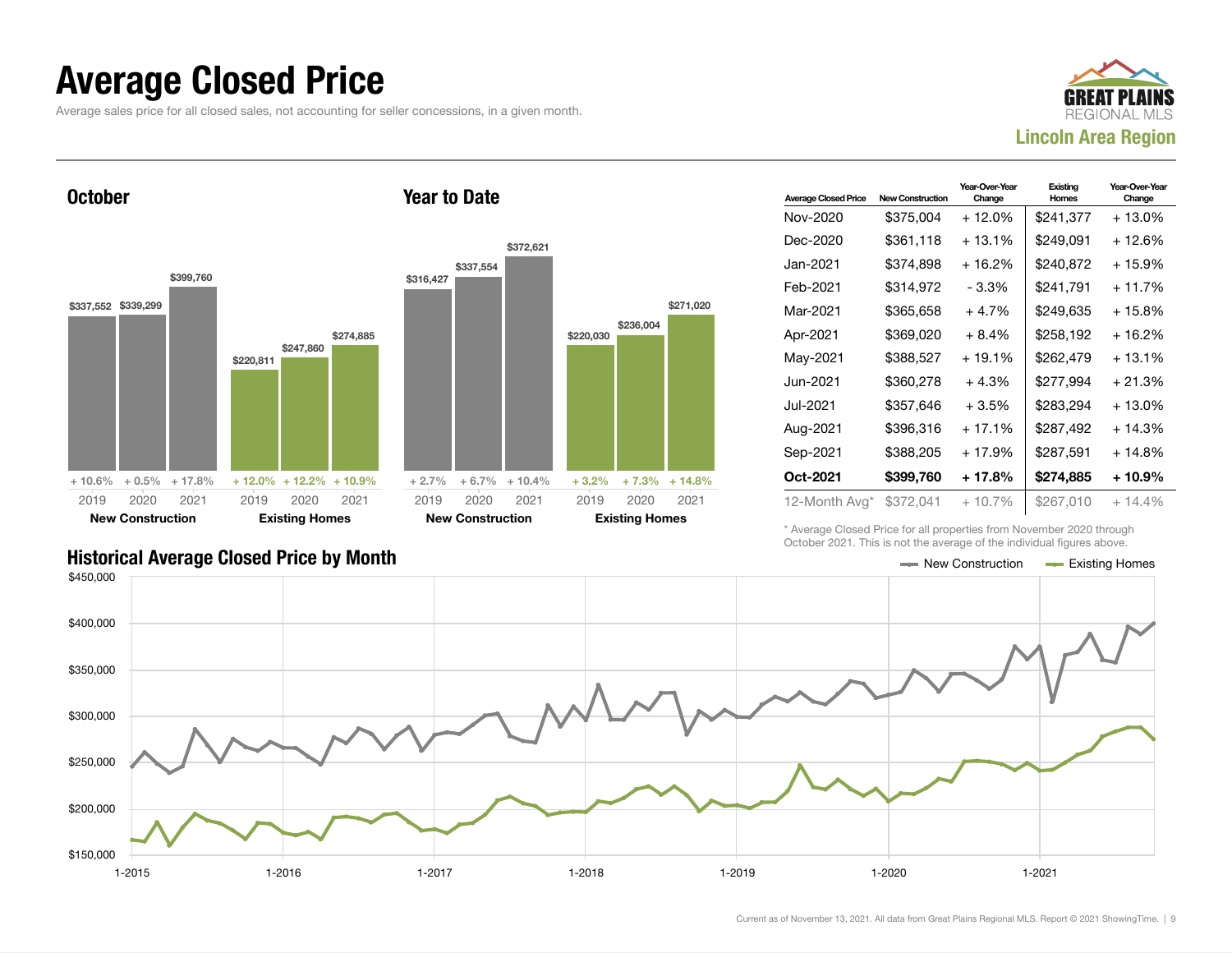### Percent of List Price Received

Percentage found when dividing a property's sales price by its most recent list price, then taking the average for all properties sold in a given month, not accounting for seller concessions.





| Pct. of List Price<br>Received | <b>New Construction</b> | Year-Over-Year<br>Change | Existing<br>Homes | Year-Over-Year<br>Change |
|--------------------------------|-------------------------|--------------------------|-------------------|--------------------------|
| Nov-2020                       | 101.3%                  | $+0.7%$                  | 100.2%            | $+2.3%$                  |
| Dec-2020                       | 100.6%                  | $0.0\%$                  | 100.3%            | $+2.6%$                  |
| Jan-2021.                      | 100.8%                  | $+0.5\%$                 | 100.0%            | $+2.6%$                  |
| Feb-2021                       | 100.9%                  | $-0.1\%$                 | 100.7%            | $+3.1%$                  |
| Mar-2021                       | 100.8%                  | $-0.7\%$                 | 101.9%            | $+3.0\%$                 |
| Apr-2021                       | 101.7%                  | $+0.9\%$                 | 103.0%            | $+3.7%$                  |
| May-2021                       | 101.5%                  | $+1.4%$                  | 104.0%            | $+4.6%$                  |
| Jun-2021.                      | 100.9%                  | $+0.7\%$                 | 103.6%            | $+3.7%$                  |
| Jul-2021.                      | 101.0%                  | $+0.8\%$                 | 103.2%            | $+2.7%$                  |
| Aug-2021                       | 102.2%                  | $+1.7%$                  | 101.5%            | + 0.6%                   |
| Sep-2021                       | 101.2%                  | $+0.8%$                  | 100.4%            | $-0.4%$                  |
| Oct-2021                       | 101.5%                  | $+0.2\%$                 | 100.1%            | $-0.4\%$                 |
| 12-Month Avg*                  | 101.2%                  | $+0.7\%$                 | 101.7%            | $+2.2\%$                 |

Historical Percent of List Price Received by Month New Construction According Homes

\* Pct. of List Price Received for all properties from November 2020 through October 2021. This is not the average of the individual figures above.

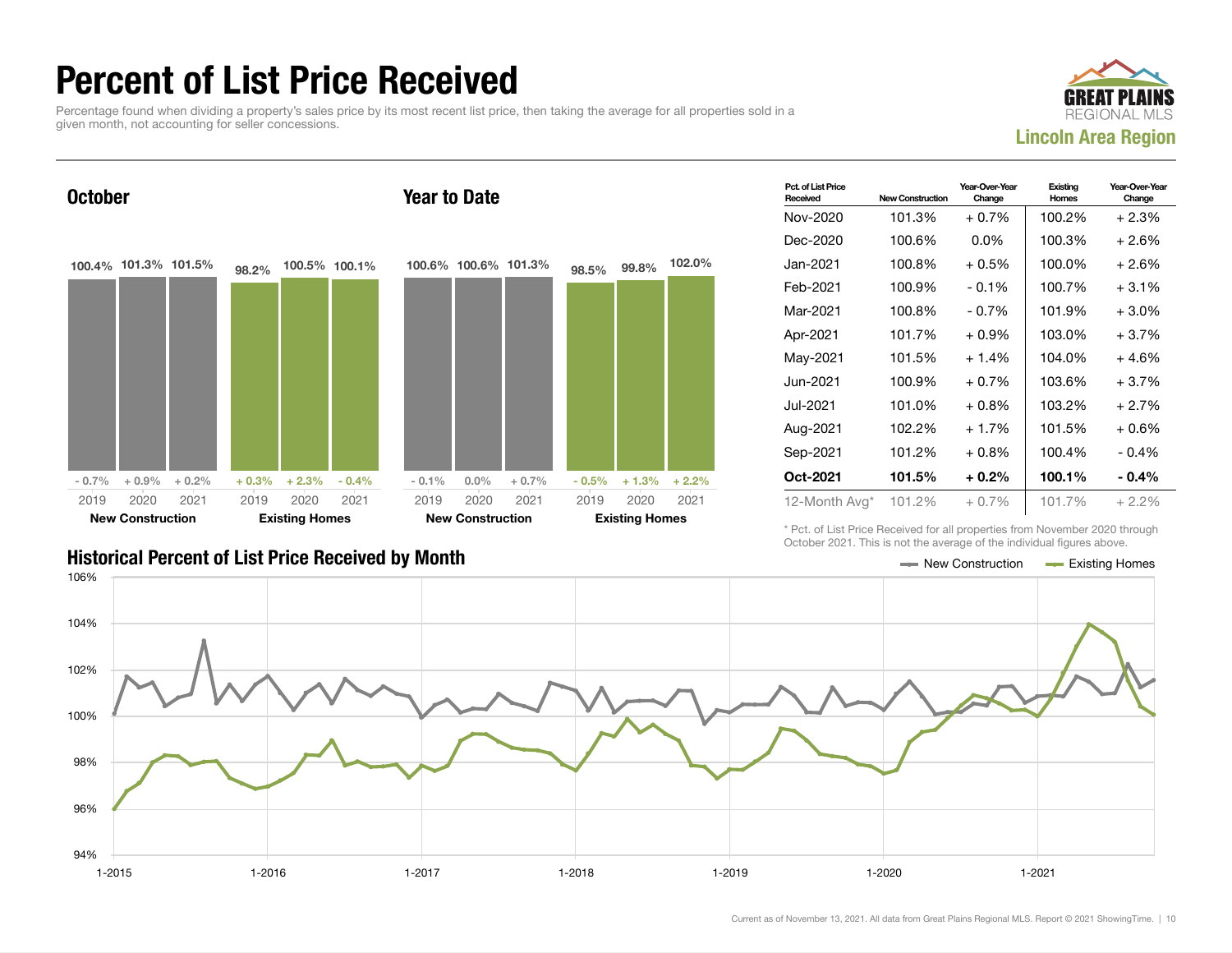## Housing Affordability Index

This index measures housing affordability for the region. For example, an index of 120 means the median household income is 120% of what is necessary to qualify for the median-priced home under prevailing interest rates. A higher number means greater affordability.



**October** 118 125 108 + 6.3% + 5.9% - 13.6% 197 195 177 + 7.1% - 1.0% - 9.2% 2019 New Construction 2020 2021 2019 Existing Homes 2020 2021 Year to Date 124 129 118  $+ 11.7\% + 4.0\% - 8.5\%$ 200 205 180 + 9.9% + 2.5% - 12.2% 2019 New Construction 2020 2021 2019 Existing Homes 2020 2021

| <b>Affordability Index</b> | <b>New Construction</b> | Year-Over-Year<br>Change | Existing<br>Homes | Year-Over-Year<br>Change |
|----------------------------|-------------------------|--------------------------|-------------------|--------------------------|
| Nov-2020                   | 118                     | $+2.6%$                  | 193               | - 7.2%                   |
| Dec-2020                   | 123                     | $+0.8\%$                 | 203               | $+2.0\%$                 |
| Jan-2021.                  | 126                     | $+2.4%$                  | 205               | - 2.8%                   |
| Feb-2021                   | 139                     | $+12.1%$                 | 193               | - 12.3%                  |
| Mar-2021                   | 119                     | - 3.3%                   | 190               | $-9.1%$                  |
| Apr-2021                   | 122                     | $-2.4%$                  | 178               | - 16.0%                  |
| May-2021                   | 108                     | $-12.9%$                 | 183               | $-5.2\%$                 |
| Jun-2021 <b>.</b>          | 114                     | - 6.6%                   | 173               | - 12.2%                  |
| Jul-2021.                  | 122                     | $+0.8\%$                 | 177               | - 4.8%                   |
| Aug-2021                   | 113                     | $-11.0%$                 | 173               | $-10.8%$                 |
| Sep-2021                   | 115                     | - 14.2%                  | 170               | - 12.8%                  |
| Oct-2021                   | 108                     | - 13.6%                  | 177               | - 9.2%                   |
| 12-Month Avg               | 119                     | $-4.0\%$                 | 185               | $-8.4%$                  |

### Historical Housing Affordability Index by Month New Construction Existing Homes

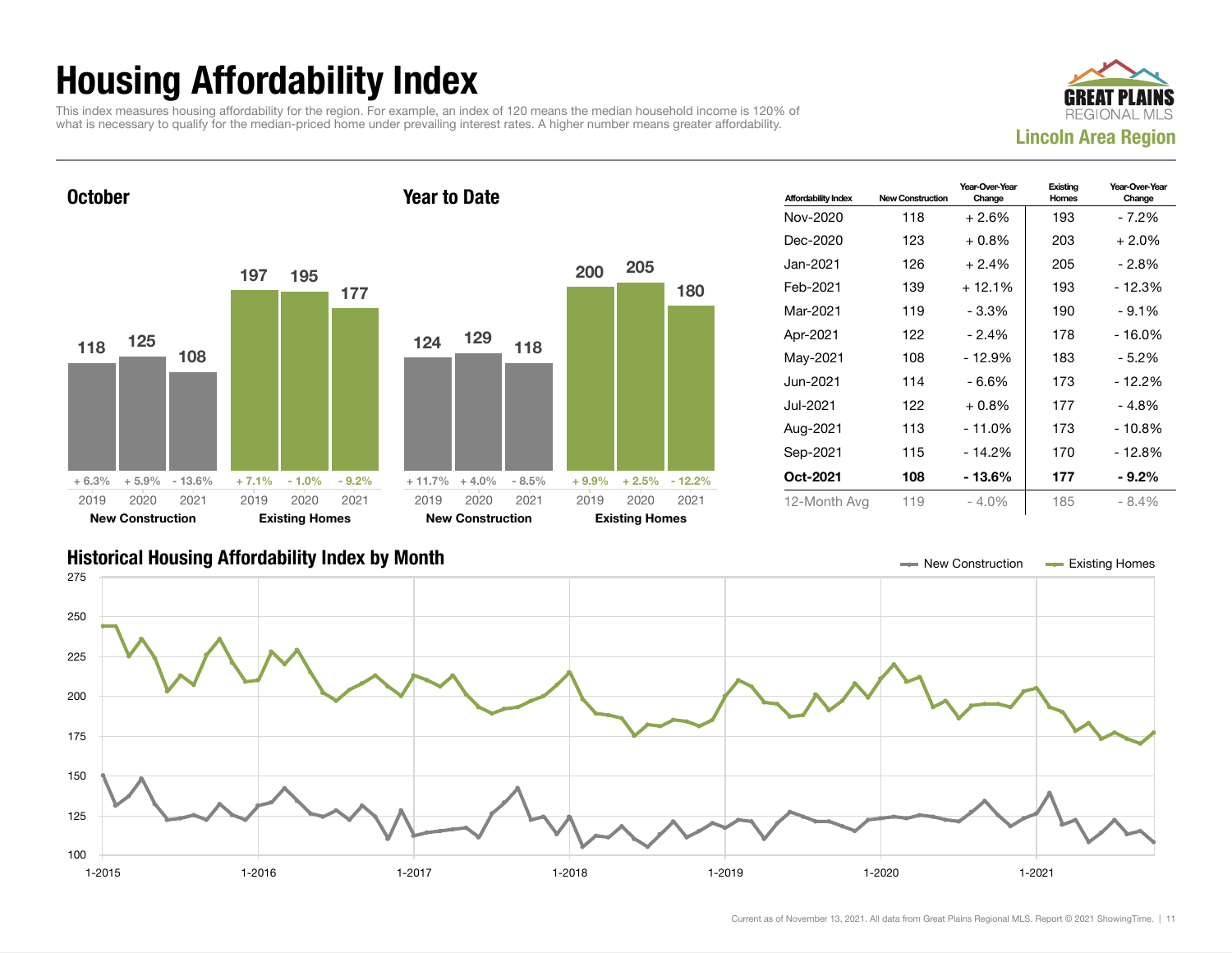### Inventory of Homes for Sale

The number of properties available for sale in active status at the end of a given month.







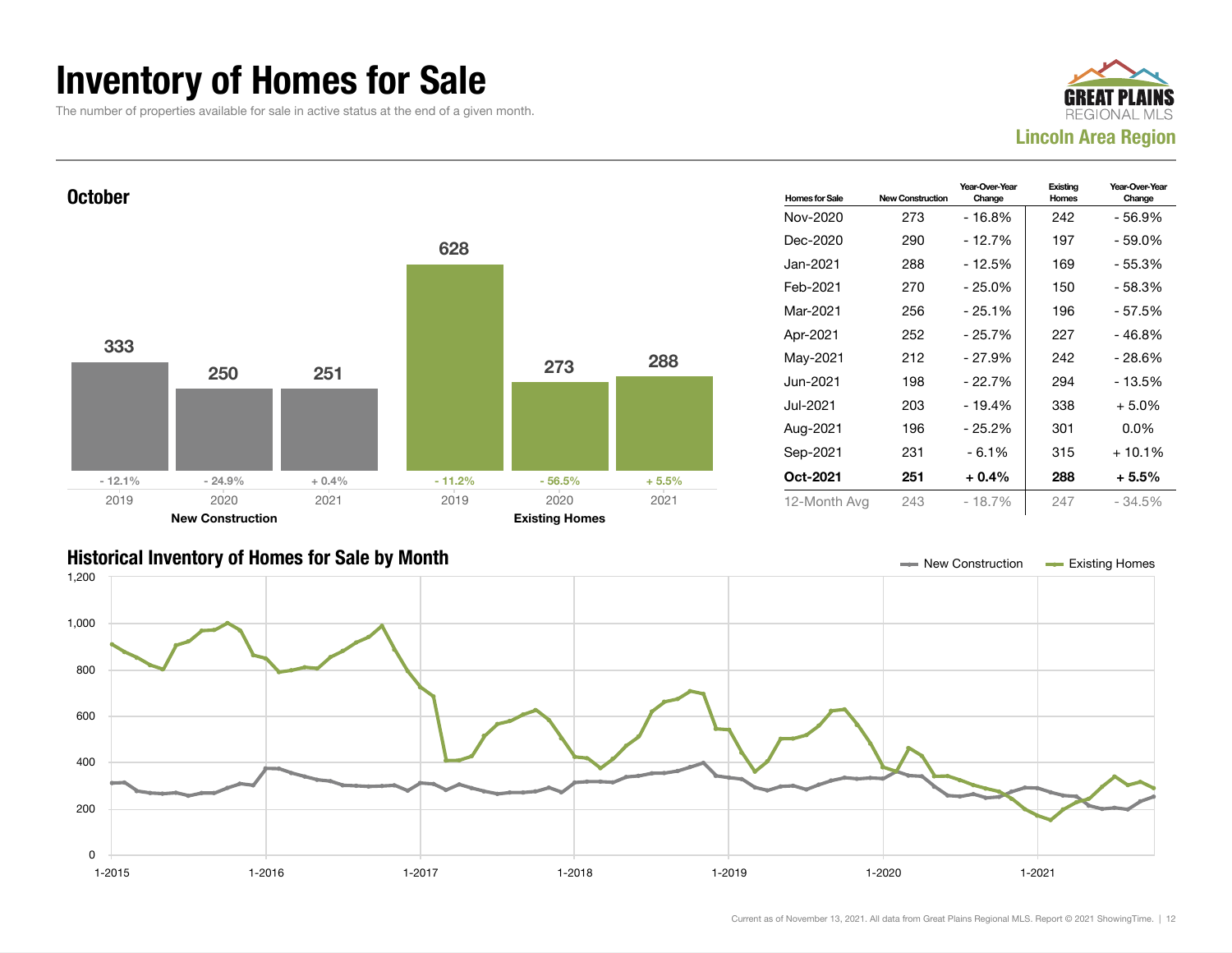## Months Supply of Inventory

The inventory of homes for sale at the end of a given month, divided by the average monthly pending sales from the last 12 months.





| <b>Historical Months Supply of Inventory by Month</b> | — New Construction | Existing Homes |
|-------------------------------------------------------|--------------------|----------------|

| <b>Months Supply</b> | <b>New Construction</b> | Year-Over-Year<br>Change | Existing<br>Homes | Year-Over-Year<br>Change |
|----------------------|-------------------------|--------------------------|-------------------|--------------------------|
| Nov-2020             | 3.6                     | - 39.0%                  | 0.6               | - 64.7%                  |
| Dec-2020             | 3.8                     | - 36.7%                  | 0.5               | - 64.3%                  |
| Jan-2021             | 3.7                     | $-40.3%$                 | 0.5               | - 54.5%                  |
| Feb-2021             | 3.4                     | $-47.7%$                 | 0.4               | $-60.0\%$                |
| Mar-2021             | 3.1                     | $-49.2%$                 | 0.5               | $-61.5%$                 |
| Apr-2021             | 3.0                     | - 50.8%                  | 0.6               | - 50.0%                  |
| May-2021             | 2.6                     | $-48.0%$                 | 0.7               | $-30.0\%$                |
| Jun-2021             | 2.6                     | $-38.1%$                 | 0.8               | $-20.0\%$                |
| Jul-2021             | 2.9                     | - 25.6%                  | 0.9               | $0.0\%$                  |
| Aug-2021             | 3.0                     | $-21.1%$                 | 0.8               | $0.0\%$                  |
| Sep-2021             | 3.7                     | $+5.7%$                  | 0.8               | $0.0\%$                  |
| Oct-2021             | 4.2                     | $+23.5\%$                | 0.8               | + 14.3%                  |
| 12-Month Avg*        | 3.3                     | $-34.6%$                 | 0.7               | $-39.1%$                 |

\* Months Supply for all properties from November 2020 through October 2021. This is not the average of the individual figures above.